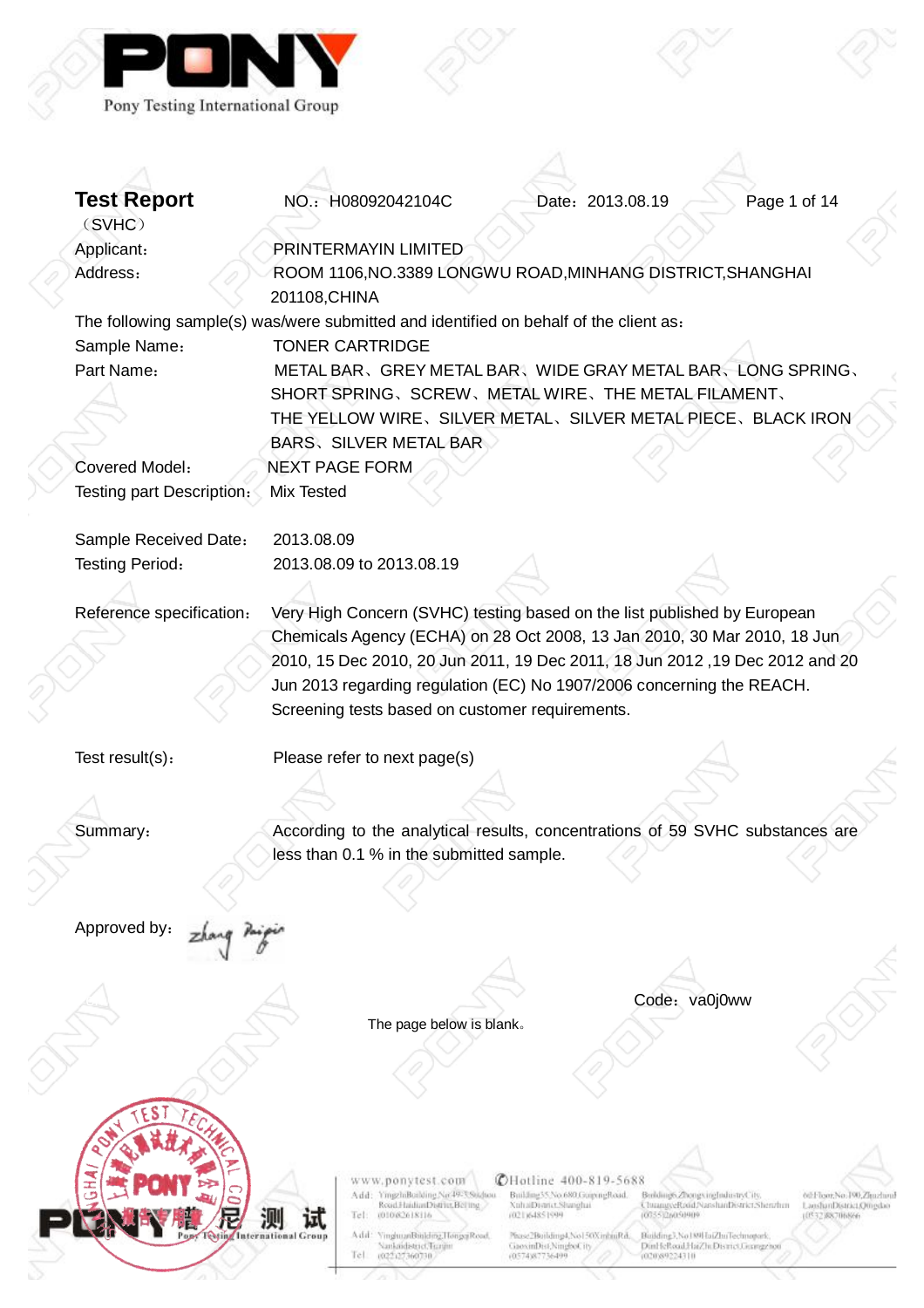



| Q2612A        | <b>CE252A</b>    | ML-D3050A          | MINOLTA 1600W         | <b>DELL 1720</b>       |
|---------------|------------------|--------------------|-----------------------|------------------------|
| <b>CB435A</b> | <b>CE253A</b>    | <b>ML-D3050B</b>   | TN-350/2000/2025/2050 | DELL1230/1235C         |
| <b>CB436A</b> | <b>CB400A</b>    | ML1210/5100/4500   | TN-360/2120/2125/2130 | <b>DELL1320</b>        |
| <b>CE278A</b> | <b>CB401A</b>    | M1610/2010/SCX4521 | TN-420/2210/2010      | OKI C3300/3400         |
| <b>CE285A</b> | CB402A           | M1710/4100/SCX4216 | TN-450/2220           | OKI C110/130           |
| <b>CE505A</b> | CB403A           | <b>CLT-C406S</b>   | TN720/3330            | OKI C710/711           |
| <b>CE505X</b> | CF210A           | CLT-M406S          | TN750/3380            | <b>OKI B410</b>        |
| <b>CE255A</b> | CF211A           | <b>CLT-Y406S</b>   | TN780/3390            | <b>OKI B411</b>        |
| <b>CE255X</b> | CF212A           | <b>CLT-K407S</b>   | DR-520                | <b>OKI B431</b>        |
| <b>CF280A</b> | CF213A           | <b>CLT-C407S</b>   | DR420/450             | OKI B4100/4200         |
| <b>CF280X</b> | <b>CC530A</b>    | <b>CLT-M407S</b>   | DR720/750/780         | KX-FA84E               |
| <b>CE390A</b> | CC531A           | <b>CLT-Y407S</b>   | TN210/230/240BK       | KX-FA83E               |
| <b>CE390X</b> | <b>CC532A</b>    | <b>CLT-K409S</b>   | TN210/230/240C        | KX-FA85E               |
| Q5942A        | <b>CC533A</b>    | <b>CLT-C409S</b>   | TN210/230/240M        | RICOH SP100            |
| Q5942X        | CB540A           | <b>CLT-M409S</b>   | TN210/230/240Y        | RICOH SP1000           |
| Q5949A        | <b>CB541A</b>    | <b>CLT-Y409S</b>   | TN315/325/345/348BK   | <b>TK-17</b>           |
| Q5949X        | <b>CB542A</b>    | <b>CLT-K504</b>    | TN310/325/345/348C    | <b>TK-18</b>           |
| Q7553A        | CB543A           | <b>CLT-C504</b>    | TN310/325/345/348M    | <b>TK-100</b>          |
| Q7553X        | Q6000A           | <b>CLT-M504</b>    | TN310/325/345/348Y    | TK-110/111/112/113     |
| C7115A        | Q6001A           | <b>CLT-Y504</b>    | E260/360/460          | TK-120/122             |
| C7115X        | Q6002A           | <b>CLT-K506</b>    | E120                  | TK-130/131/132/133/134 |
| Q2613A        | Q6003A           | <b>CLT-C506</b>    | E210                  | TK-140/142/144         |
| Q2613X        | FX-9/FX-10       | <b>CLT-M506</b>    | E230/232              | <b>TK-137</b>          |
| Q1338A        | EP-22            | <b>CLT-Y506</b>    | X264/363/364          | TK-160/161/162/164     |
| Q1339A        | $EP-26$          | <b>CLT-K508S</b>   | T640                  | TK-170/171/172/174     |
| Q5942A        | EP-W             | <b>CLT-C508S</b>   | T650                  | TK-310/312             |
| Q5942X        | CRG303/703       | <b>CLT-M508S</b>   | Xerox 6180            | TK-320/322             |
| C8543X        | CRG125/725       | <b>CLT-Y508S</b>   | Xerox 6280            | TK-330/332             |
| Q6511A        | CRG128/728       | <b>CLP-K600A</b>   | Xerox 3320            | <b>TK-1103-AS</b>      |
| Q6511X        | MLT-D117S        | CLP-C600A          | Xerox 3315            | TK-1100-EU             |
| <b>CE310A</b> | <b>MLT-D101</b>  | CLP-M600A          | Xerox 3325            | <b>TK-1102-US</b>      |
| <b>CE311A</b> | MLT-D103S        | <b>CLP-Y600A</b>   | Xerox 3140            | TK-1104-AU             |
| <b>CE312A</b> | MLT-D104S        | EPSON M1400        | P105B/P205B           | TK-1130-EU             |
| CE313A        | <b>MLT-D105S</b> | EPSON M2000        | CP105B/CP205B         | TK-1132-US             |
| <b>CE320A</b> | MLT-D108S        | EPSON M2300        | CP305D/CM305DF        | <b>TK-1133-AS</b>      |
| CE321A        | MLT-D109S        | EPSON C2800        | PE120                 | TK-1134-AU             |
| <b>CE322A</b> | MLT-D208S        | EPSON C3800        | PE220                 | TK-1140-EU             |
| CE323A        | MLT-D209S        | EPSON C1100        | <b>DELL 1100</b>      | <b>TK-1142-US</b>      |
| <b>CE250A</b> | <b>MLT-D205S</b> | EPSON C1900/C900   | <b>DELL P1500</b>     | <b>TK-1143-AS</b>      |
| <b>CE251A</b> | <b>MLT-D305S</b> | MINOLTA 1300W      | <b>DELL 1600N</b>     | <b>TK-1144-AU</b>      |

The page below is blank。



 $\begin{matrix} 1 \ 2 \end{matrix}$ 

www.ponytest.com  $\begin{tabular}{l|c} Add:~YingphBokling Na 49-78004000\\ \hline \textbf{Rood} HamiltonDiffint, Berlin & \\ Tel: & 010082618116 \\ \end{tabular}$ 

Add: YinghuanBhilding,HongqiRood<br>| Nanknidistrici Tuzijin<br>|Tel | 002127360730

**@Hotline 400-819-5688** 

Building35.No.680.GrapingBoad.<br>XultaiDismict.Shanghai<br>(021)64851599

 $\substack{\text{Mass:2Buiding 4.No150X inbinf}\\\text{GaoxinDist:Ningfootity}{\text{G0574367736499}}}$ Building3, No 1801 IniZhuTechnopark,<br>DinHellond,HaiZhiDismct.Georgen<br>(020:89224310

Brildings ZhongxingIndustryCity,<br>CluangyeRond NarshanDistrict Shenzhin<br>(0355)26050909

 $001\,\mathrm{box}$ No.<br>190, Zimeland Laushan<br/>District Qungdao (1932, 887)<br>1986<br/>a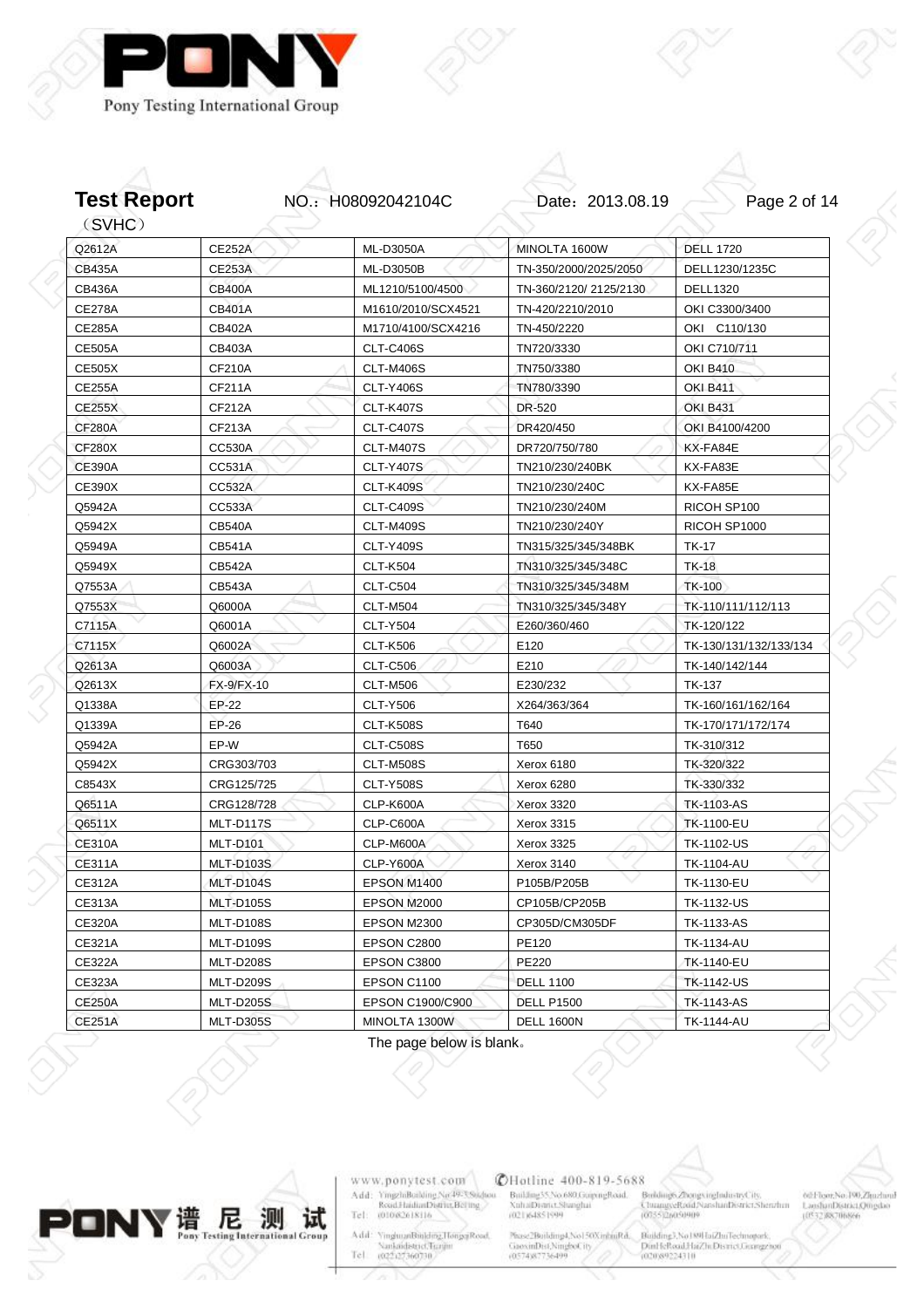

**Test Report NO.: H08092042104C** Date: 2013.08.19 Page 3 of 14

(SVHC)

Reference Methods:

| No.                | Substance Name(s)                                                             | Reference Methods and<br>Equipments                                          | <b>Substance Classification</b>                                      |
|--------------------|-------------------------------------------------------------------------------|------------------------------------------------------------------------------|----------------------------------------------------------------------|
| 1                  | Bis(tributyltin) oxide (TBTO)                                                 | <b>DIN EN ISO 17353:2005</b><br>GC-MS                                        | <b>PBT</b>                                                           |
| $\overline{2}$     | Cobalt dichloride <sup>(1)</sup>                                              | US EPA 3052:1996<br>BS EN 14582:2007<br>ICP-OES/IC                           | <b>CMR</b>                                                           |
| $\overline{3}$     | Diarsenic pentaoxide <sup>(1)</sup>                                           | US EPA 3052:1996<br><b>ICP-OES</b>                                           | Carcinogen, cat.1                                                    |
| $\overline{4}$     | Diarsenic trioxide <sup>(1)</sup>                                             | US EPA 3052:1996<br><b>ICP-OES</b>                                           | Carcinogen, cat.1                                                    |
| 5                  | Sodium dichromate <sup>(1)</sup>                                              | US EPA 3052:1996<br>US EPA 3060A:1996<br>US EPA 9056A:2007<br>ICP-OES/UV-Vis | Carcinogen, cat.2<br>Mutagen, cat.2<br>Toxic for reproduction, cat.2 |
| 6                  | Lead hydrogen arsenate <sup>(1)</sup>                                         | US EPA 3052:1996<br>ICP-OES                                                  | Carcinogen, cat.1<br>Toxic for reproduction, cat.1                   |
| $\mathbf{7}^\circ$ | Lead chromate <sup>(2)</sup>                                                  | US EPA 3052:1996<br>US EPA 3060A:1996<br>ICP-OES/UV-Vis                      | Carcinogen, cat.2<br>Toxic for reproduction, cat.1                   |
| 8                  | Lead chromate molybdate sulphate<br>red (C.I. Pigment Red 104) <sup>(2)</sup> | US EPA 3052:1996<br>US EPA 3060A:1996<br>ICP-OES/UV-Vis                      | Carcinogen, cat.2<br>Toxic for reproduction, cat.1                   |
| 9                  | Lead sulfochromate yellow<br>(C.I. Pigment Yellow 34) <sup>(2)</sup>          | US EPA 3052:1996<br>US EPA 3060A:1996<br>ICP-OES/UV-Vis                      | Carcinogen, cat.2<br>Toxic for reproduction, cat.1                   |
| 10                 | Boric acid <sup>(1)</sup>                                                     | Pony-in-house method<br><b>ICP-OES</b>                                       | Toxic for reproduction, cat.2                                        |
| 11                 | Disodium tetraborate, anhydrous <sup>(1)</sup>                                | Pony-in-house method<br><b>ICP-OES</b>                                       | Toxic for reproduction, cat.2                                        |
| 12                 | Tetraboron disodium heptaoxide,<br>hydrate <sup>(1)</sup>                     | Pony-in-house method<br><b>ICP-OES</b>                                       | Toxic for reproduction, cat.2                                        |
| 13                 | Sodium chromate <sup>(1)</sup>                                                | Pony-in-house method<br>UV-Vis                                               | Carcinogen, cat.2<br>Mutagen, cat.2<br>Toxic for reproduction, cat.2 |
| 14                 | Potassium chromate <sup>(1)</sup>                                             | Pony-in-house method<br>UV-Vis                                               | Carcinogen, cat.2<br>Mutagen, cat.2                                  |
| 15                 | Potassium dichromate <sup>(1)</sup>                                           | Pony-in-house method<br>UV-Vis                                               | Carcinogen, cat.2<br>Mutagen, cat.2<br>Toxic for reproduction, cat.2 |



www.ponytest.com  $\begin{tabular}{l|c} Add:~YingphBochling Na 49-7896/900\\ \hline \textbf{Rood} HaidimDistriu, Beting, \\ Tel: & 010082618116 \\ \end{tabular}$ 

Add: YinghuanBhilding,HongqiRood<br>| Nanknidistrici Tuzijin<br>|Tel | 002127360730

**@Hotline 400-819-5688** 

Building35.No.680.GrapingBoad.<br>XultaiDismict.Shanghai<br>(021)64851599

 $\begin{tabular}{l|c|c|c} {\tt Max2Boidingl,No150Xinphifid, & \tt Buildingl,No180HnZlu/Technopark, Gieexinfbi1,Ningfoc1it/ & \tt Dini160AudHnZlu/EuflimDisnc1Gusngzu} \\ \hline \end{tabular}$ 

Brildings ZhongxingIndustryCity,<br>CluangyeRond NarshanDistrict Shenzhin<br>(0355)26050909

 $001\,\mathrm{bow}$ No.<br>190<br/>,Zimchuul Laushan<br>Districti<br/>Ompilao $105\,32\,388\,700\,886$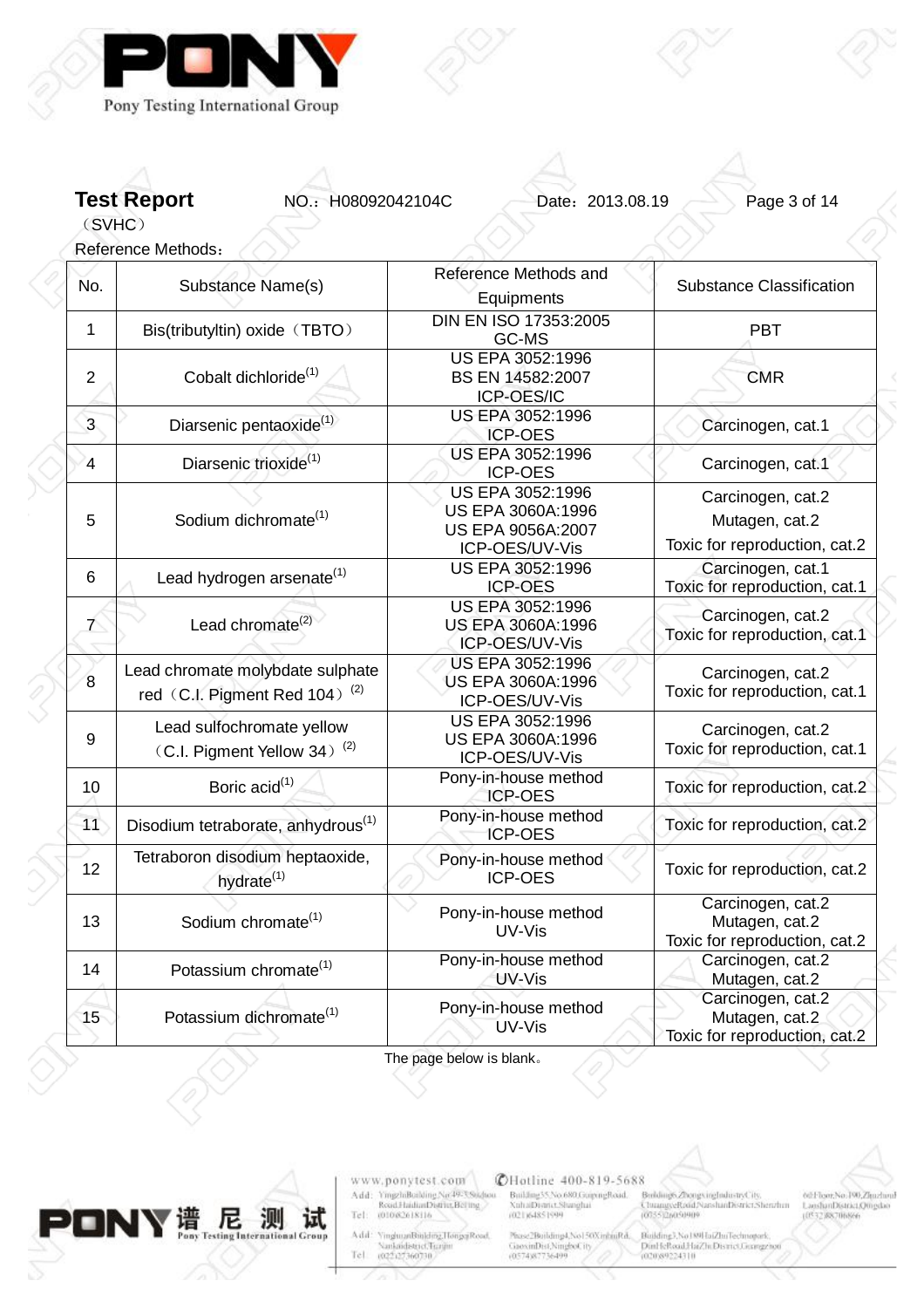

**Test Report NO.: H08092042104C** Date: 2013.08.19 Page 4 of 14

(SVHC)

Reference Methods: No. Substance Name(s) Reference Methods and **Equipments** Substance Classification 16 Ammonium dichromate<sup>(1)</sup> Pony-in-house method UV-Vis Carcinogen, cat.2 Mutagen, cat.2 Toxic for reproduction, cat.2 17 Cobalt(II) sulfate<sup>(1)</sup> Pony-in-house method ICP-OES Carcinogen, cat.2 Mutagen, cat.3 Toxic for reproduction, cat.2 18 Cobalt(II) dinitrate<sup>(1)</sup> Pony-in-house method ICP-OES Carcinogen, cat.2 Mutagen, cat.3 Toxic for reproduction, cat.2 CMR 19 Cobalt(II) carbonate<sup>(1)</sup> Pony-in-house method ICP-OES CMR 20 Cobalt(II) diacetate<sup>(1)</sup> Pony-in-house method ICP-OES CMR 21 Chromium trioxide<sup>(1)</sup> Pony-in-house method UV-Vis CMR1,2 Chromic acid Pony-in-house method UV-Vis CMR Dichromic acid Pony-in-house method UV-Vis CMR 22 Chromium hemitrioxide and acid from it's  $oligomer<sup>(1)</sup>$ Oligomers of chromicacid and dichromic acid Pony-in-house method UV-Vis CMR2 23 Strontium chromate $^{(1)}$ US EPA 3052:1996 US EPA 6010C:2007 ICP-OES CMR 24 Dichromium tris(chromate) $(1)$ US EPA 3052:1996 US EPA 6010C:2007 ICP-OES CMR 25 Potassium hydroxyoctaoxodizincatedichromate(1) US EPA 3052:1996 US EPA 6010C:2007 ICP-OES CMR  $26$  Pentazinc chromate octahydroxide<sup>(2)</sup> US EPA 3052:1996 US EPA 6010C:2007 ICP-OES CMR 27 Aluminosilicate refractory ceramic fibres  $(RCF)^{(2)}$ US EPA 3052:1996 US EPA 6010C:2007 ICP-OES CMR

The page below is blank。



www.ponytest.com YingzhiBoilding No.49-750idtou Add: Tel: (010)82618116

Add **YinghuanBinkling**, Hongqi Road, Nanknidistrict.Turgu Tel

**CHotline 400-819-5688** Building35.No.680.GuipingRoad. **XuhaiDivariet.Shanghai** (021)(4851999

Phase2Building4, No150XinhiuRd. Building3, No 189HaiZhuTecht GaoxinDist, NingboCity DinHelboulHaiZhiDismcUinng<br>(02039224310)

Broldings.Zhongs.ingInc ChuangyeRaid NanshanDistrict Sherahar<br>(0755)26050909 (IS32.88706866

60 Floor No. 190, Zhuzhoul LanshanDistrict/Officebo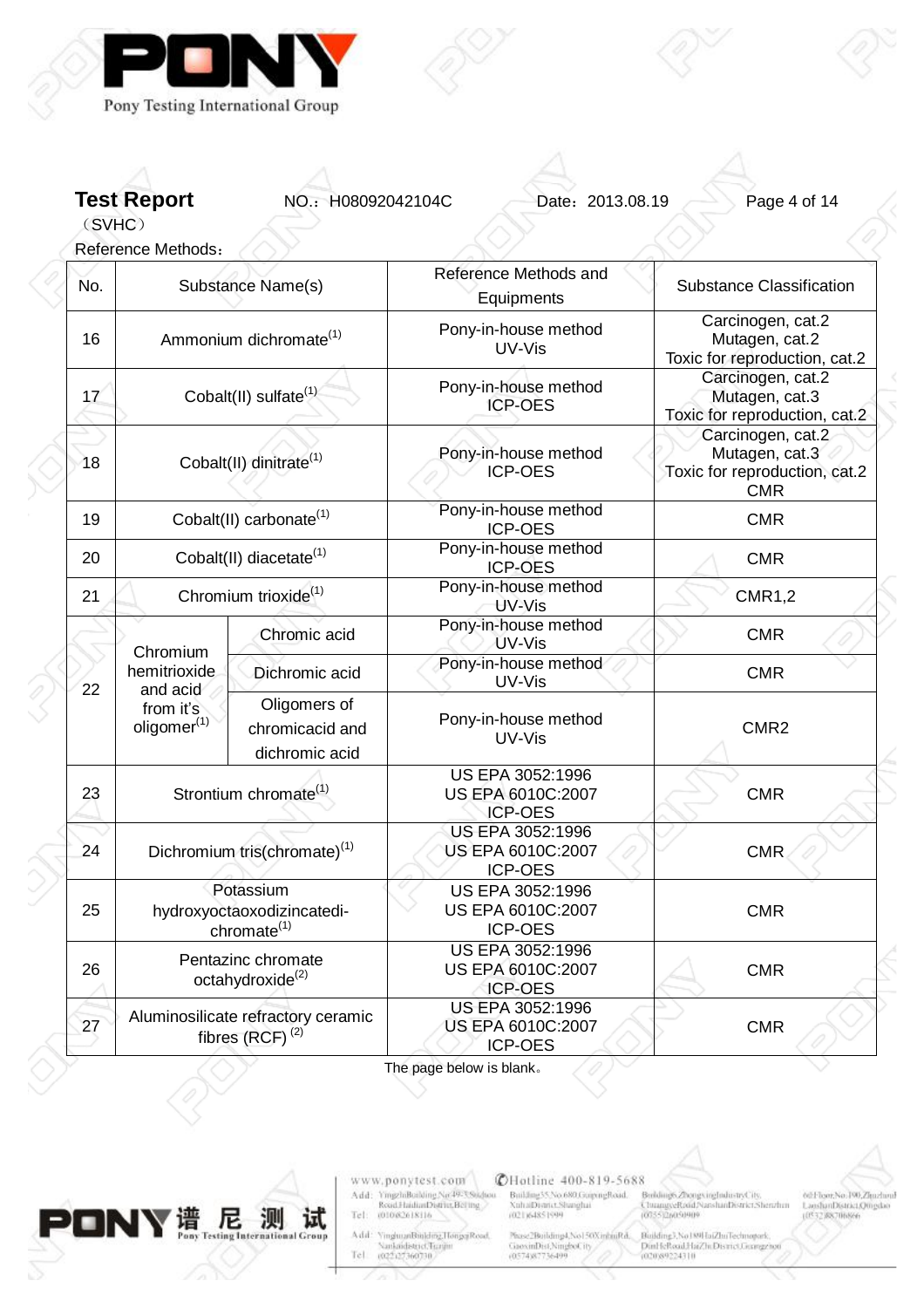

**Test Report NO.: H08092042104C** Date: 2013.08.19 Page 5 of 14

(SVHC)

Reference Methods:

| No. | Substance Name(s)                                                          | Reference Methods and<br>Equipments                            | <b>Substance Classification</b> |
|-----|----------------------------------------------------------------------------|----------------------------------------------------------------|---------------------------------|
| 28  | Zirconia aluminosilicate refractory<br>ceramic fibres $(Zr-RCF)^{(2)}$     | <b>US EPA 3052:1996</b><br>US EPA 6010C:2007<br><b>ICP-OES</b> | <b>CMR</b>                      |
| 29  | Arsenic acid <sup>(1)</sup>                                                | US EPA 3052:1996<br>US EPA 6010C:2007<br><b>ICP-OES</b>        | <b>CMR</b>                      |
| 30  | Calcium arsenate <sup>(1)</sup>                                            | US EPA 3052:1996<br>US EPA 6010C:2007<br><b>ICP-OES</b>        | <b>CMR</b>                      |
| 31  | Trilead diarsenate <sup>(1)</sup>                                          | <b>US EPA 3052:1996</b><br>US EPA 6010C:2007<br><b>ICP-OES</b> | <b>CMR</b>                      |
| 32  | Lead diazide <sup>(1)</sup>                                                | <b>US EPA 3052:1996</b><br>US EPA 6010C:2007<br><b>ICP-OES</b> | <b>CMR</b>                      |
| 33  | Lead styphnate <sup>(1)</sup>                                              | US EPA 3052:1996<br>US EPA 6010C:2007<br><b>ICP-OES</b>        | <b>CMR</b>                      |
| 34  | Lead dipicrate <sup>(1)</sup>                                              | <b>US EPA 3052:1996</b><br>US EPA 6010C:2007<br><b>ICP-OES</b> | <b>CMR</b>                      |
| 35  | Diboron trioxide <sup>(1)</sup>                                            | US EPA 3052:1996<br>US EPA 6010C:2007<br>ICP-OES               | Toxic for reproduction          |
| 36  | Lead(II) bis(methanesulfonate) $(1)$                                       | US EPA 3052:1996<br>AAS                                        | Toxic for reproduction          |
| 37  | Acetic acid, lead salt, basic <sup>(1)</sup>                               | US EPA 3052:1996<br>US EPA 6010C:2007<br>ICP-OES               | Toxic for reproduction          |
| 38  | Basic lead carbonate (Trilead<br>bis(carbonate)dihydroxide) <sup>(1)</sup> | <b>US EPA 3052:1996</b><br>US EPA 6010C:2007<br><b>ICP-OES</b> | Toxic for reproduction          |
| 39  | Lead oxide sulfate (Basic lead<br>sulfate) <sup>(1)</sup>                  | <b>US EPA 3052:1996</b><br>US EPA 6010C:2007<br>ICP-OES        | Toxic for reproduction          |
| 40  | [Phthalato(2-)] dioxotrilead<br>(dibasic lead phthalate)                   | US EPA 3550C:2007<br>GC-MS                                     | Toxic for reproduction          |
| 41  | Dioxobis(stearato) trilead                                                 | US EPA 3550C:2007<br>GC-MS                                     | Toxic for reproduction          |

The page below is blank。



www.ponytest.com  $\begin{tabular}{l|c} Add:~YingphBokbing Na 49-78004000\\ \hline \textbf{Rood} HaidimDistriu, Beting, \\ Tel: & 010082618116 \\ \end{tabular}$ 

Add: YinghuanBhilding,HongqiRood<br>| Nanknidistrici Tuzijin<br>|Tel | 002127360730

**@Hotline 400-819-5688** Building35.No.680.GrapingBoad.<br>XultaiDismict.Shanghai<br>(021)64851599

 $\begin{tabular}{l|c|c|c} {\tt Max2-BolidingA, No150XinkingBd}, & {\tt Balling1, No180HzZlu/Tectmapsak}, \\ {\tt GiaexinDist/NingfocCity}, & {\tt PiniFelkcoilHaZlu/DeBsmctJoswazz} \\ (0574387736499 & (020389224310) \\ \end{tabular}$ 

Brildings ZhongxingIndustryCity,<br>CluangyeRond NarshanDistrict Shenzhin<br>(0355)26050909

001Floor,No.190,Zjuzhoul<br>LaoshanDistrict,Quigdao<br>(0532,88706866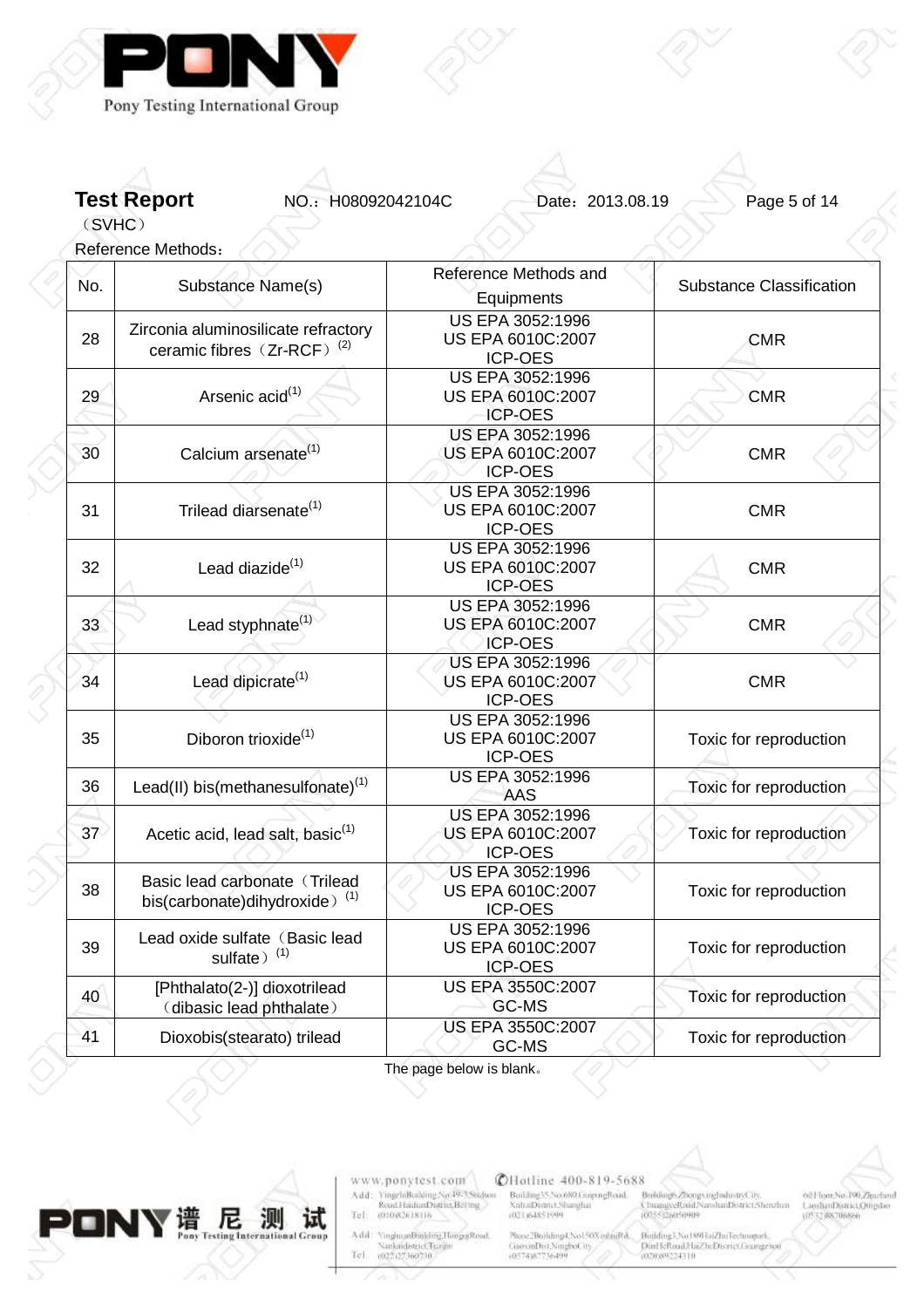

**Test Report NO.: H08092042104C** Date: 2013.08.19 Page 6 of 14

(SVHC)

Reference Methods:

| No. | Substance Name(s)                                                           | Reference Methods and<br>Equipments                            | <b>Substance Classification</b> |
|-----|-----------------------------------------------------------------------------|----------------------------------------------------------------|---------------------------------|
| 42  | Fatty acids, C16-18, lead salts<br>C16-18                                   | US EPA 3550C:2007<br>GC-MS                                     | Toxic for reproduction          |
| 43  | Lead bis(tetrafluoroborate) <sup>(1)</sup>                                  | <b>US EPA 3052:1996</b><br>US EPA 6010C:2007<br>ICP-OES        | Toxic for reproduction          |
| 44  | Lead cynamidate <sup>(1)</sup>                                              | <b>US EPA 3052:1996</b><br>US EPA 6010C:2007<br><b>ICP-OES</b> | Toxic for reproduction          |
| 45  | Lead dinitrate <sup>(1)</sup>                                               | <b>US EPA 3052:1996</b><br>US EPA 6010C:2007<br><b>ICP-OES</b> | Toxic for reproduction          |
| 46  | Lead oxide (Lead monoxide) <sup>(1)</sup>                                   | US EPA 3052:1996<br>US EPA 6010C:2007<br><b>ICP-OES</b>        | Toxic for reproduction          |
| 47  | Lead tetroxide (Orange lead) <sup>(1)</sup>                                 | US EPA 3052:1996<br>US EPA 6010C:2007<br><b>ICP-OES</b>        | Toxic for reproduction          |
| 48  | Lead titanium trioxide <sup>(1)</sup>                                       | US EPA 3052:1996<br>US EPA 6010C:2007<br><b>ICP-OES</b>        | Toxic for reproduction          |
| 49  | Lead titanium zirconium oxide <sup>(1)</sup>                                | <b>US EPA 3052:1996</b><br>US EPA 6010C:2007<br>ICP-OES        | Toxic for reproduction          |
| 50  | Pentalead tetraoxide sulphate <sup>(2)</sup>                                | US EPA 3052:1996<br>US EPA 6010C:2007<br><b>ICP-OES</b>        | Toxic for reproduction          |
| 51  | Pyrochlore, antimony lead yellow<br>(C.I. Pigment Yellow 41) <sup>(2)</sup> | US EPA 3052:1996<br>US EPA 6010C:2007<br><b>ICP-OES</b>        | Toxic for reproduction          |
| 52  | Silicic acid, barium salt,<br>lead-doped <sup>(2)</sup>                     | US EPA 3052:1996<br>US EPA 6010C:2007<br><b>ICP-OES</b>        | Toxic for reproduction          |
| 53  | Silicic acid, lead salt <sup>(1)</sup>                                      | <b>US EPA 3052:1996</b><br>US EPA 6010C:2007<br><b>ICP-OES</b> | Toxic for reproduction          |
| 54  | Sulfurous acid, lead salt, dibasic <sup>(1)</sup>                           | US EPA 3052:1996<br>US EPA 6010C:2007<br><b>ICP-OES</b>        | Toxic for reproduction          |
| 55  | Tetraethyllead                                                              | US EPA 3550C:2007<br>GC-MS                                     | Toxic for reproduction          |

The page below is blank。



www.ponytest.com  $\begin{tabular}{l|c} Add:~YingphBokling Na 49-78004000\\ \hline \textbf{Rood} HamiltonDiffint, Berlin & \\ Tel: & 010082618116 \\ \end{tabular}$ 

VinghuanBinkling,HongqiRood,<br>Nanknidistrict,Tuzijin<br>(022-227360730) Add<sup>2</sup> Tel

**@Hotline 400-819-5688** Building55.No.680.GrapingBoad.<br>XuhaiDismict.Shanghai<br>(021)64851999

 $\begin{array}{l} {\tiny \textsf{Mass-2Buiding4,No150XiphuRd.}}\\ {\tiny \textsf{GiaoximDis1,NingboC11}}\\ 0574387736499 \end{array}$ 

Broldings ZhongxingIndustryCity,<br>ChuangyeRoud NarshanDistrict Shenzhin<br>(0355)26050909 Building3, No 1801 IniZhuTechnopark,<br>DinHellond,HaiZhiDismct.Georgen<br>(020:89224310

 $001\,\mathrm{bow}$ No.<br>190<br/>,Zimchuul Laushan<br>Districti<br/>Ompilao $105\,32\,388\,700\,886$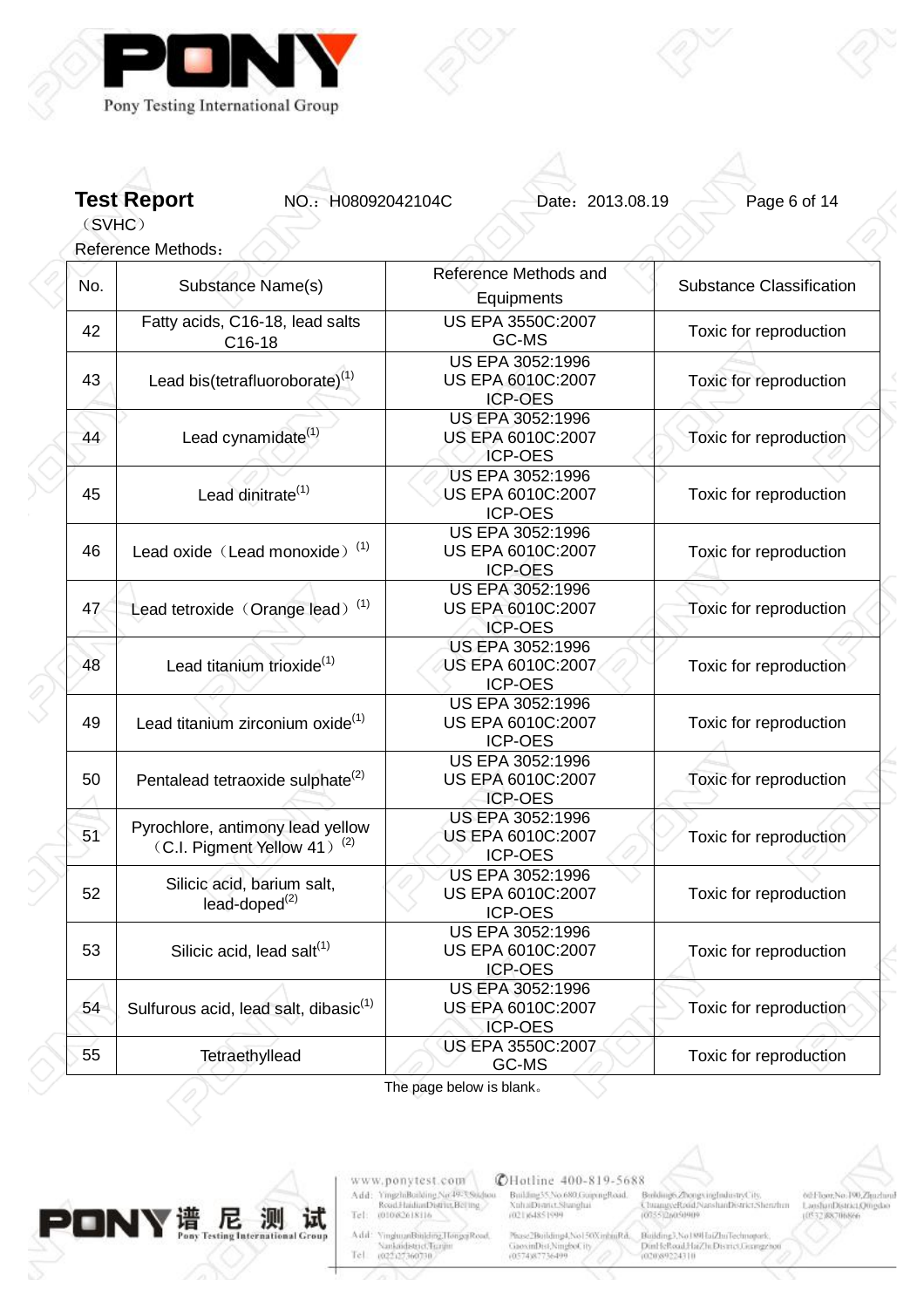

**Test Report NO.: H08092042104C** Date: 2013.08.19 Page 7 of 14

(SVHC)

Reference Methods:

| No. | Substance Name(s)                                                                                     | Reference Methods and<br>Equipments                     | Substance Classification |
|-----|-------------------------------------------------------------------------------------------------------|---------------------------------------------------------|--------------------------|
| 56  | US EPA 3052:1996<br>Tetralead trioxide sulphate <sup>(1)</sup><br>US EPA 6010C:2007<br><b>ICP-OES</b> |                                                         | Toxic for reproduction   |
| 57  | Trilead dioxide phosphonate <sup>(1)</sup>                                                            | US EPA 3052:1996<br>US EPA 6010C:2007<br><b>ICP-OES</b> | Toxic for reproduction   |
| 58  | Cadmium                                                                                               | US EPA 3052:1996<br><b>ICP-OES</b>                      | <b>CMR</b><br><b>EQC</b> |
| 59  | Cadmium oxide <sup>(1)</sup>                                                                          | US EPA 3052:1996<br><b>ICP-OES</b>                      | <b>CMR</b><br><b>EQC</b> |

The page below is blank。















www.ponytest.com  $\begin{array}{l} \begin{array}{l} \text{VingelnBochting Na 49-7.80} \text{d} \text{no} \\ \text{Road-HaidianDistrius Bcling} \end{array} \\ \begin{array}{l} 0.010402618116 \end{array} \end{array}$ Add: Tel:

VinghuanBinkling,HongqiRood,<br>Nankaidistrict,Hargun<br>(022.127.1607.10) Add Tel

## **CHotline 400-819-5688**

Building SS No.680 Guiping Road<br>NultaiDismict Shanghai<br>(021)64851599

 $\begin{minipage}{.4\linewidth} \begin{minipage}{.4\linewidth} \textbf{Nol50X} \textit{mbinRd} \textit{a.} \textbf{G} \textit{O} \textbf{X} \textit{mbinRd} \textit{a.} \textit{O} \textit{S} \textit{O} \textit{S} \textit{mRd} \textit{m} \textit{O} \textit{A} \textit{m} \textit{O} \textit{S} \textit{O} \textit{S} \textit{O} \textit{S} \textit{O} \textit{S} \textit{O} \textit{S} \textit{O} \textit{S} \textit{O} \text$ السلطانية No180HaiZhuTechnopash<br>DimHeRoad.HaiZhuDismet.Grang<br>020/89224310

Broldings Zhongxingh treCity ChrangveRoud/NarshanDistrict/She

601 Toor, No. 190, Zigazhoul LanshanDistrict/Othedan **ISS? AN TRANSA**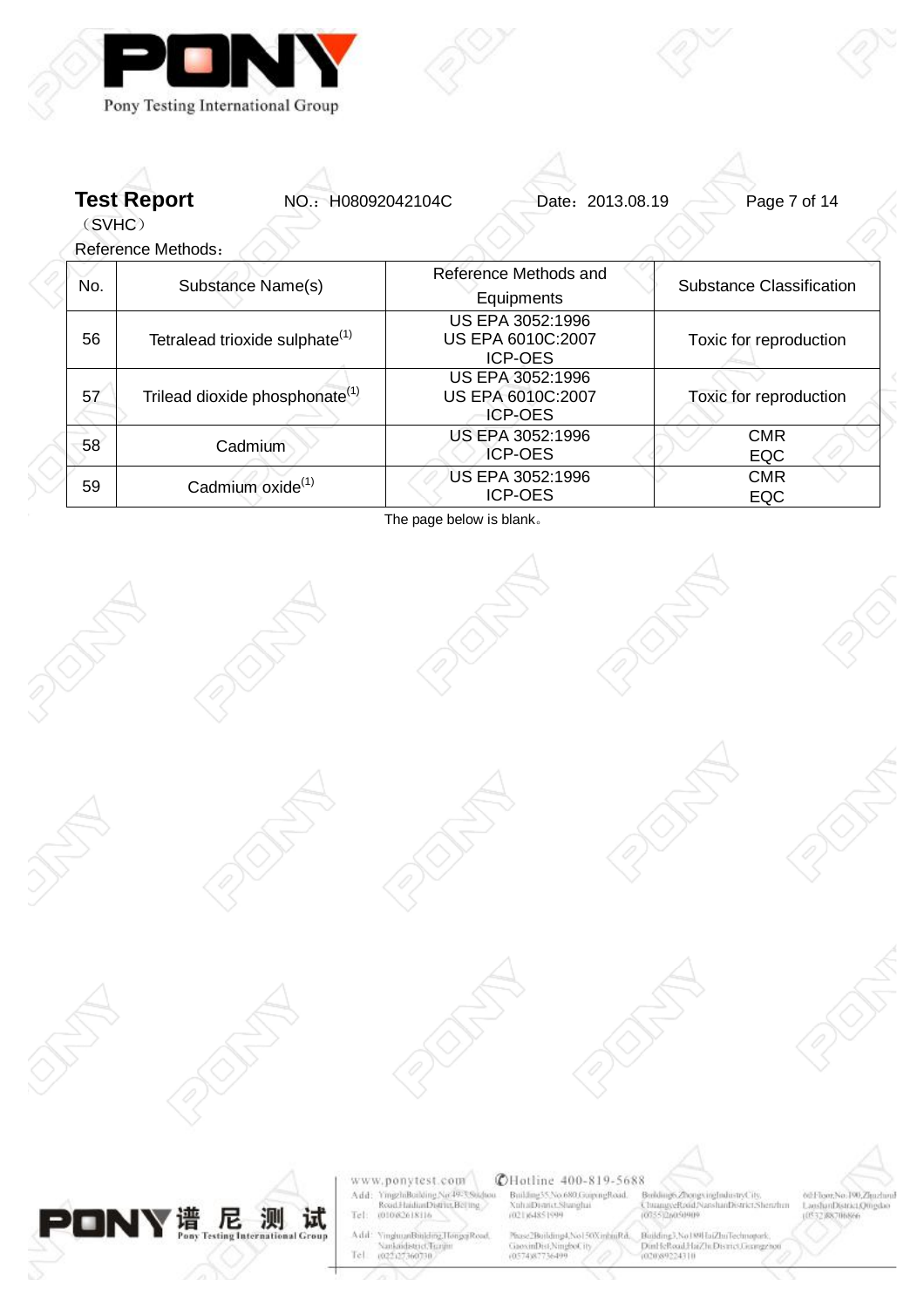

**Test Report NO.: H08092042104C** Date: 2013.08.19 Page 8 of 14

(SVHC) Test result (Unit: %)

Z

 $\begin{array}{c} \diagup \\ \diagdown \end{array}$ 

| NO.            | <b>SVHC</b>                                                                   | <b>CAS</b> number                    | EC number              | <b>DL</b> | <b>Test Result</b> |
|----------------|-------------------------------------------------------------------------------|--------------------------------------|------------------------|-----------|--------------------|
|                |                                                                               |                                      |                        |           |                    |
| 1              | Bis(tributyltin) oxide (TBTO)                                                 | 56-35-9                              | 200-268-0              | 0.01      | N.D.               |
| $\overline{2}$ | Cobalt dichloride <sup>(1)</sup>                                              | 7646-79-9                            | 231-589-4              | 0.01      | N.D.               |
| 3 <sup>2</sup> | Diarsenic pentaoxide <sup>(1)</sup>                                           | 1303-28-2                            | 215-116-9              | 0.01      | N.D.               |
| $\overline{4}$ | Diarsenic trioxide <sup>(1)</sup>                                             | 1327-53-3                            | 215-481-4              | 0.01      | N.D.               |
| 5              | Sodium dichromate <sup>(1)</sup>                                              | 7789-12-0<br>10588-01-9              | 234-190-3              | 0.01      | N.D.               |
| 6              | Lead hydrogen arsenate <sup>(1)</sup>                                         | 7784-40-9                            | 232-064-2              | 0.01      | N.D.               |
| $\overline{7}$ | Lead chromate <sup>(2)</sup>                                                  | 7758-97-6                            | 231-846-0              | 0.005     | N.D.               |
| 8              | Lead chromate molybdate sulphate<br>red (C.I. Pigment Red 104) <sup>(2)</sup> | 12656-85-8                           | 235-759-9              | 0.005     | N.D.               |
| $\overline{9}$ | Lead sulfochromate yellow<br>(C.I. Pigment Yellow 34) <sup>(2)</sup>          | 1344-37-2                            | 215-693-7              | 0.005     | N.D.               |
| 10             | Boric acid <sup>(1)</sup>                                                     | 10043-35-3<br>11113-50-1             | 233-139-2<br>234-343-4 | 0.01      | N.D.               |
| 11             | Disodium tetraborate, anhydrous <sup>(1)</sup>                                | 1330-43-4<br>12179-04-3<br>1303-96-4 | 215-540-4              | 0.01      | N.D.               |
| 12             | Tetraboron disodium heptaoxide,<br>hydrate <sup>(1)</sup>                     | 12267-73-1                           | 235-541-3              | 0.01      | N.D.               |
| 13             | Sodium chromate <sup>(1)</sup>                                                | 7775-11-3                            | 231-889-5              | 0.01      | N.D.               |
| 14             | Potassium chromate <sup>(1)</sup>                                             | 7789-00-6                            | 232-140-5              | 0.01      | N.D.               |
| 15             | Potassium dichromate <sup>(1)</sup>                                           | 7778-50-9                            | 231-906-6              | 0.01      | N.D.               |
| 16             | Ammonium dichromate <sup>(1)</sup>                                            | 7789-09-5                            | 232-143-1              | 0.01      | N.D.               |

The page below is blank。



www.ponytest.com  $\begin{tabular}{l|c} Add:~YingphBokbing Na 49-78004000\\ \hline \textbf{Rood} HaidimDistriu, Beting, \\ Tel: & 010082618116 \\ \end{tabular}$ 

Add<sup>2</sup> YinghuanBinkling.HongqiRoad, Nanknidistrict Turque<br>Tel 002107360730

**@Hotline 400-819-5688** 

Building35.No.680.GrapingBoad.<br>XultaiDismict.Shanghai<br>(021)64851599

Broldings. ZhongxingIndustryCity,<br>ChuangyeRoud/NarshanDistrict/Shenzhin<br>(0755)26050909  $\begin{tabular}{l|c|c|c} {\tt Max2-BolidingA, No150XinkingBd}, & {\tt Balling1, No180HzZlu/Tectmapsak}, \\ {\tt GiaexinDist/NingfocCity}, & {\tt PiniFelkcoilHaZlu/DeBsmctJoswazz} \\ (0574387736499 & (020389224310) \\ \end{tabular}$ 

001Floor:No.190,Zijuzhoul<br>LaoshanDistrict,Qingdao<br>10532,88706866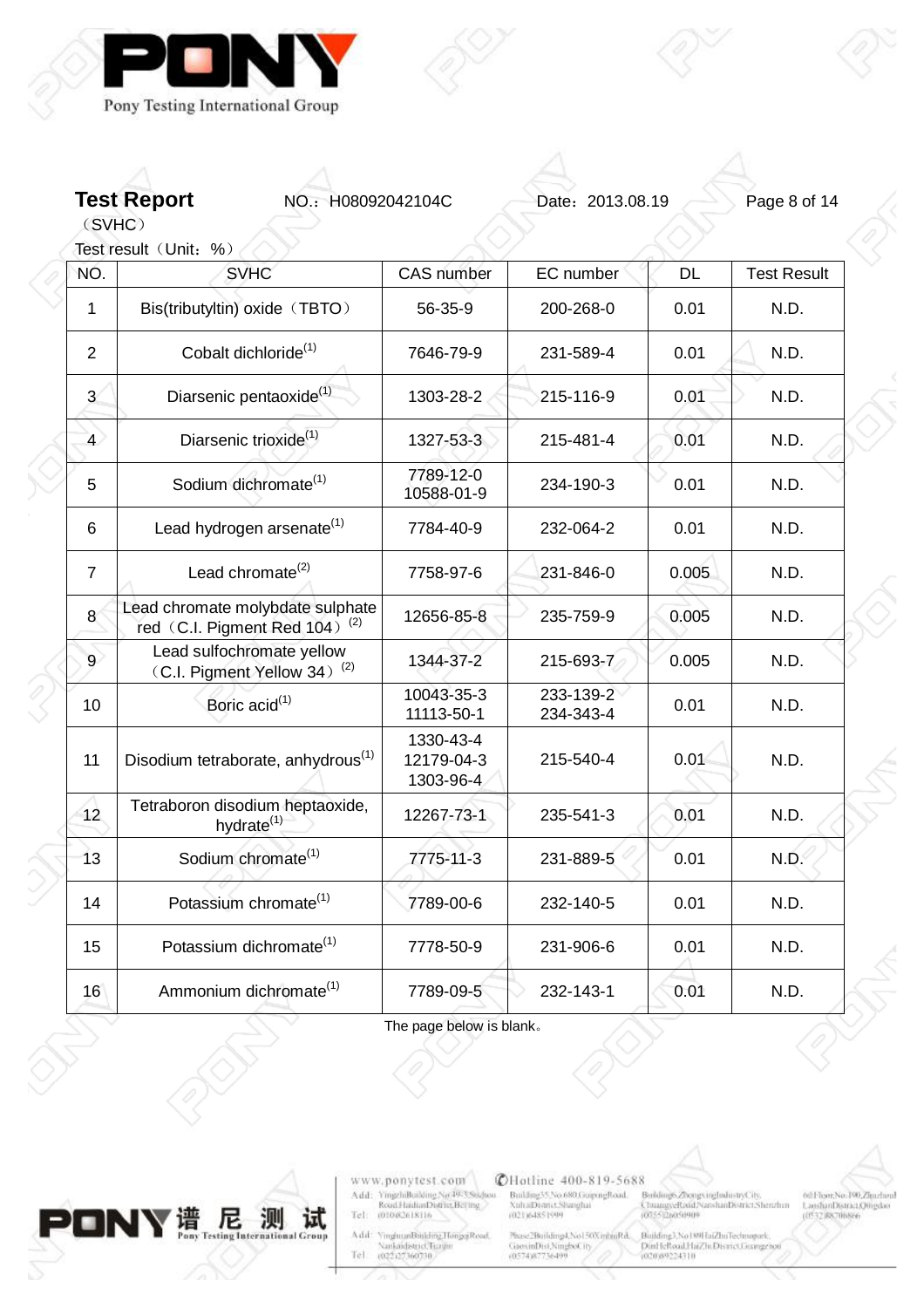

**Test Report NO.: H08092042104C** Date: 2013.08.19 Page 9 of 14

(SVHC)

 $\begin{array}{c} \diagup \\ \diagdown \end{array}$ 

|     | Test result (Unit: %)                |                                                                               |                   |           |           |                    |
|-----|--------------------------------------|-------------------------------------------------------------------------------|-------------------|-----------|-----------|--------------------|
| NÓ. | <b>SVHC</b>                          |                                                                               | <b>CAS</b> number | EC number | <b>DL</b> | <b>Test Result</b> |
| 17  | Cobalt(II) sulfate <sup>(1)</sup>    |                                                                               | 10124-43-3        | 233-334-2 | 0.01      | N.D.               |
| 18  | Cobalt(II) dinitrate <sup>(1)</sup>  |                                                                               | 10141-05-6        | 233-402-1 | 0.01      | N.D.               |
| 19  |                                      | Cobalt(II) carbonate <sup>(1)</sup>                                           | 513-79-1          | 208-169-4 | 0.01      | N.D.               |
| 20  |                                      | Cobalt(II) diacetate <sup>(1)</sup>                                           | $71-48-7$         | 200-755-8 | 0.01      | N.D.               |
| 21  |                                      | Chromium trioxide <sup>(1)</sup>                                              | 1333-82-0         | 215-607-8 | 0.01      | N.D.               |
|     | Chromium                             | Chromic acid                                                                  |                   |           |           |                    |
| 22  | hemitrioxide<br>and acid             | Dichromic acid                                                                | 7738-94-5         | 231-801-5 | 0.01      | N.D.               |
|     | from it's<br>oligomer <sup>(1)</sup> | Oligomers of<br>chromicacid and<br>dichromic acid                             | 13530-68-2        | 236-881-5 |           |                    |
| 23  |                                      | Strontium chromate <sup>(1)</sup>                                             | 7789-06-2         | 232-142-6 | 0.01      | N.D.               |
| 24  |                                      | Dichromium tris(chromate) <sup>(1)</sup>                                      | 24613-89-6        | 246-356-2 | 0.01      | N.D.               |
| 25  |                                      | Potassium<br>hydroxyoctaoxodizincatedi-<br>chromate <sup>(1)</sup>            | 11103-86-9        | 234-329-8 | 0.01      | N.D.               |
| 26  |                                      | Pentazinc chromate<br>octahydroxide <sup>(2)</sup>                            | 49663-84-5        | 256-418-0 | 0.01      | N.D.               |
| 27  |                                      | Aluminosilicate refractory ceramic<br>fibres $(RCF)^{(2)}$                    |                   |           | 0.01      | N.D.               |
| 28  |                                      | Zirconia aluminosilicate refractory<br>ceramic fibres (Zr-RCF) <sup>(2)</sup> |                   |           | 0.01      | N.D.               |
| 29  | Arsenic acid <sup>(1)</sup>          |                                                                               | 7778-39-4         | 231-901-9 | 0.01      | N.D.               |
| 30  | Calcium arsenate <sup>(1)</sup>      |                                                                               | 7778-44-1         | 231-904-5 | 0.01      | N.D.               |

The page below is blank。



www.ponytest.com  $\begin{tabular}{l|c} Add:~YingphBokbing Na 49-78004000\\ \hline \textbf{Rood} HaidimDistriu, Beting, \\ Tel: & 010082618116 \\ \end{tabular}$ 

Add: YinghuanBhilding,HongqiRood<br>| Nanknidistrici Tuzijin<br>|Tel | 002127360730

**@Hotline 400-819-5688** 

Building35.No.680.GrapingBoad.<br>XultaiDismict.Shanghai<br>(021)64851599

 $\begin{tabular}{l|c|c|c} \textbf{Nase/Boilding1,No150X inthinRd.} & \textbf{Bulding1,No180HmZhuTeetmopusab.} \\ \textbf{GaeximDtst,NingboC it} & \textbf{Dimf1stRoullHaZluDtsmctJosargza} \\ \textbf{0.57483736499} & \textbf{0.0089224310} \end{tabular}$ 

Broldings ZhongxingIndustryCity,<br>ChuangyeRoud NarshanDistrict Shenzhin<br>(0755)26050909

021 loor, No. 100, Zijuzhoul<br>LaoshanDistrict, Qingdao<br>10532, 88706866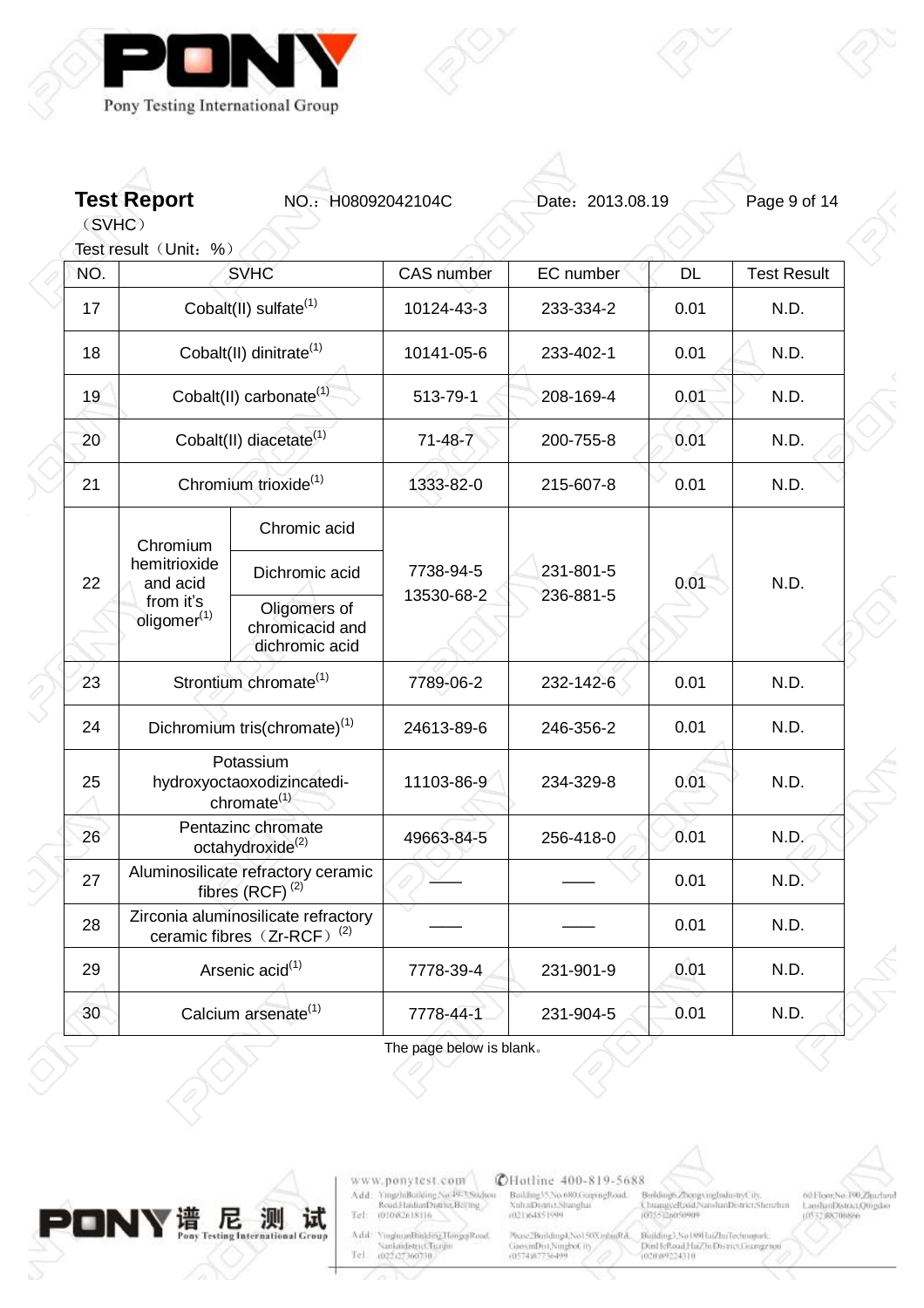

**Test Report NO.: H08092042104C** Date: 2013.08.19 Page 10 of 14

(SVHC)

 $\begin{array}{c} 0 \\ 0 \end{array}$ 

|     | Test result (Unit: %)                                                      |            |           |           |                    |
|-----|----------------------------------------------------------------------------|------------|-----------|-----------|--------------------|
| NÓ. | <b>SVHC</b>                                                                | CAS number | EC number | <b>DL</b> | <b>Test Result</b> |
| 31  | Trilead diarsenate <sup>(1)</sup>                                          | 3687-31-8  | 222-979-5 | 0.01      | N.D.               |
| 32  | Lead diazide <sup>(1)</sup>                                                | 13424-46-9 | 236-542-1 | 0.01      | N.D.               |
| 33  | Lead styphnate $(1)$                                                       | 15245-44-0 | 239-290-0 | 0.01      | N.D.               |
| 34  | Lead dipicrate <sup>(1)</sup>                                              | 6477-64-1  | 229-335-2 | 0.01      | N.D.               |
| 35  | Diboron trioxide <sup>(1)</sup>                                            | 1303-86-2  | 215-125-8 | 0.01      | N.D.               |
| 36  | Lead(II) bis(methanesulfonate) $(1)$                                       | 17570-76-2 | 401-750-5 | 0.01      | N.D.               |
| 37  | Acetic acid, lead salt, basic <sup>(1)</sup>                               | 51404-69-4 | 257-175-3 | 0.01      | N.D.               |
| 38  | Basic lead carbonate (Trilead<br>bis(carbonate)dihydroxide) <sup>(1)</sup> | 1319-46-6  | 215-290-6 | 0.01      | N.D.               |
| 39  | Lead oxide sulfate (Basic lead<br>sulfate) <sup>(1)</sup>                  | 12036-76-9 | 234-853-7 | 0.01      | N.D.               |
| 40  | [Phthalato(2-)] dioxotrilead<br>(dibasic lead phthalate)                   | 69011-06-9 | 273-688-5 | 0.01      | N.D.               |
| 41  | Dioxobis(stearato) trilead                                                 | 12578-12-0 | 235-702-8 | 0.01      | N.D.               |
| 42  | Fatty acids, C16-18, lead salts<br>C16-18                                  | 91031-62-8 | 292-966-7 | 0.01      | N.D.               |
| 43  | Lead bis(tetrafluoroborate) <sup>(1)</sup>                                 | 13814-96-5 | 237-486-0 | 0.01      | N.D.               |
| 44  | Lead cynamidate <sup>(1)</sup>                                             | 20837-86-9 | 244-073-9 | 0.01      | N.D.               |
| 45  | Lead dinitrate <sup>(1)</sup>                                              | 10099-74-8 | 233-245-9 | 0.01      | N.D.               |
| 46  | Lead oxide (Lead monoxide) <sup>(1)</sup>                                  | 1317-36-8  | 215-267-0 | 0.01      | N.D.               |
| 47  | Lead tetroxide (Orange lead) <sup>(1)</sup>                                | 1314-41-6  | 215-235-6 | 0.01      | N.D.               |

The page below is blank。



www.ponytest.com  $\begin{tabular}{l|c} Add:~YingphBokbing Na 49-78004000\\ \hline \textbf{Rood} HaidimDistriu, Beting, \\ Tel: & 010082618116 \\ \end{tabular}$ 

Add<sup>2</sup> YinghuanBinkling.HongqiRoad, Nanknidistrict Turque<br>Tel 002107360730

**@Hotline 400-819-5688** 

Building35.No.680.GrapingBoad.<br>XultaiDismict.Shanghai<br>(021)64851599

 $\begin{tabular}{l|c|c|c} \textbf{Nase/Boilding1,No150X inthinRd.} & \textbf{Bulding1,No180HmZhuTeetmopusab.} \\ \textbf{GaeximDtst,NingboC it} & \textbf{Dimf1stRoullHaZluDtsmctJosargza} \\ \textbf{0.57483736499} & \textbf{0.0089224310} \end{tabular}$ 

Broldings ZhongxingIndustryCity,<br>ChuangyeRoud NarshanDistrict Shenzhin<br>(0755)26050909

001Floor:No.190,Zijuzhoul<br>LaoshanDistrict,Qingdao<br>10532,88706866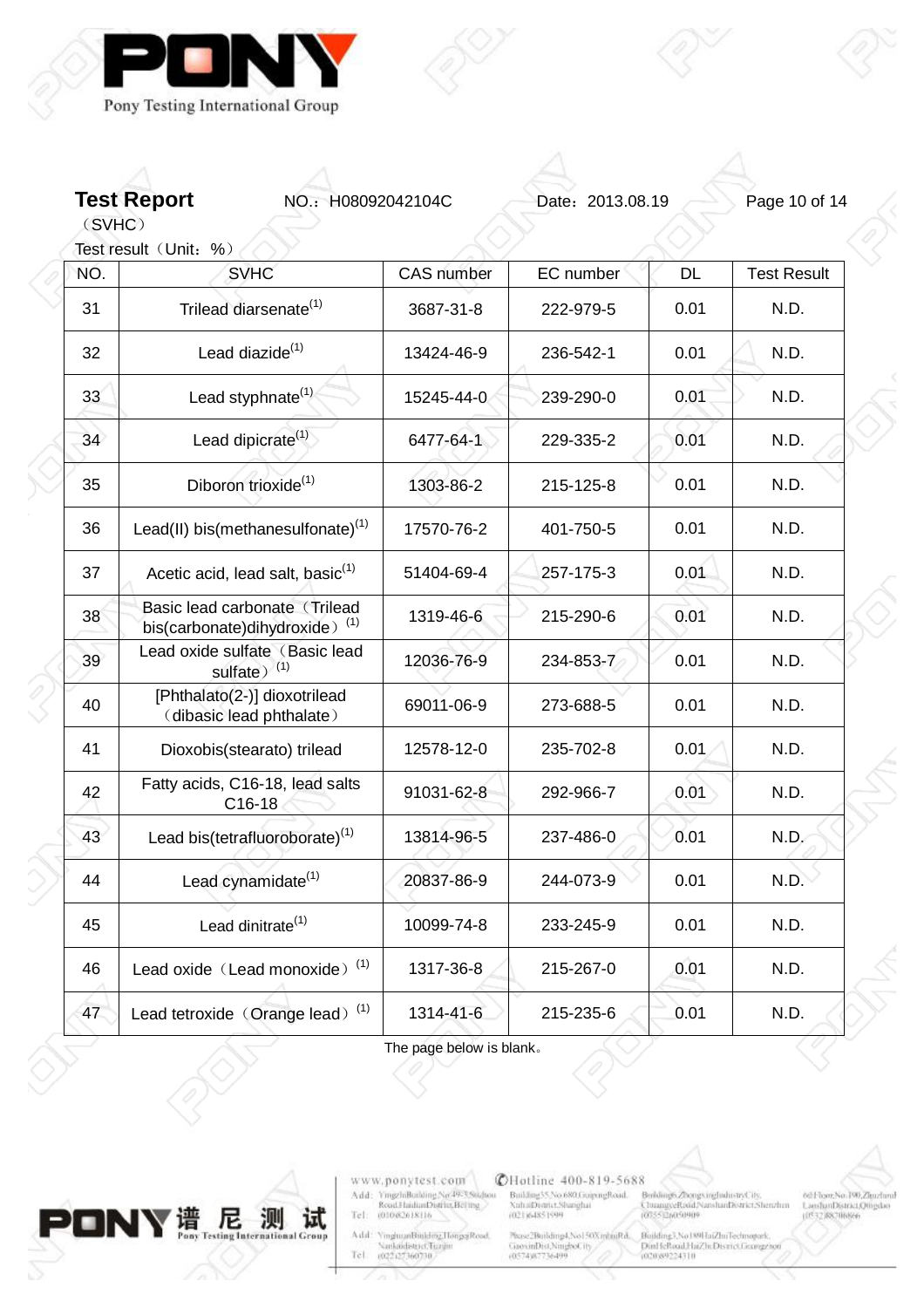



(SVHC) Test result  $(Un$ it: %)

Z

| NÓ. | <b>SVHC</b>                                                                 | <b>CAS</b> number | EC number | <b>DL</b> | <b>Test Result</b> |
|-----|-----------------------------------------------------------------------------|-------------------|-----------|-----------|--------------------|
| 48  | Lead titanium trioxide <sup>(1)</sup>                                       | 12060-00-3        | 235-038-9 | 0.01      | N.D.               |
| 49  | Lead titanium zirconium oxide <sup>(1)</sup>                                | 12626-81-2        | 235-727-4 | 0.01      | N.D.               |
| 50  | Pentalead tetraoxide sulphate <sup>(2)</sup>                                | 12065-90-6        | 235-067-7 | 0.01      | N.D.               |
| 51  | Pyrochlore, antimony lead yellow<br>(C.I. Pigment Yellow 41) <sup>(2)</sup> | 8012-00-8         | 232-382-1 | 0.01      | N.D.               |
| 52  | Silicic acid, barium salt,<br>lead-doped <sup>(2)</sup>                     | 68784-75-8        | 272-271-5 | 0.01      | N.D.               |
| 53  | Silicic acid, lead salt <sup>(1)</sup>                                      | 11120-22-2        | 234-363-3 | 0.01      | N.D.               |
| 54  | Sulfurous acid, lead salt, dibasic <sup>(1)</sup>                           | 62229-08-7        | 263-467-1 | 0.01      | N.D.               |
| 55  | Tetraethyllead                                                              | 78-00-2           | 201-075-4 | 0.01      | N.D.               |
| 56  | Tetralead trioxide sulphate <sup>(1)</sup>                                  | 12202-17-4        | 235-380-9 | 0.01      | N.D.               |
| 57  | Trilead dioxide phosphonate <sup>(1)</sup>                                  | 12141-20-7        | 235-252-2 | 0.01      | N.D.               |
| 58  | Cadmium                                                                     | 7440-43-9         | 231-152-8 | 0.005     | N.D.               |
| 59  | Cadmium oxide <sup>(1)</sup>                                                | 1306-19-0         | 215-146-2 | 0.005     | N.D.               |

The page below is blank。



www.ponytest.com  $\begin{tabular}{l|c} Add:~YingphBokling Na 49-78004000\\ \hline \textbf{Rood} HamiltonDiffint, Berlin & \\ Tel: & 010082618116 \\ \end{tabular}$ 

VinghuanBinkling,HongqiRood,<br>Nanknidistrict,Tuzijin<br>(022-227360730) Add Tel

## **@Hotline 400-819-5688**

Building55.No.680.GrapingBoad.<br>XuhaiDismict.Shanghai<br>(021)64851999

 $\begin{minipage}{.4\linewidth} \begin{minipage}{.4\linewidth} \textbf{Max} & \textbf{N} & \textbf{N} & \textbf{N} \\ \textbf{Gao} & \textbf{M} & \textbf{M} & \textbf{M} \\ \textbf{Gao} & \textbf{M} & \textbf{M} & \textbf{M} \\ \textbf{M} & \textbf{M} & \textbf{M} & \textbf{M} \\ \textbf{M} & \textbf{M} & \textbf{M} & \textbf{M} \\ \textbf{M} & \textbf{M} & \textbf{M} & \textbf{M} \\ \textbf{M} & \textbf{M} & \textbf{M} & \textbf{M$ المسابق No189HaiZhuTechnopark<br>DimHelbouLHaiZhuDismct.George<br>|02089224310

o<br>Buddings ZhongxingIndustryCity,<br>ChuangxeRoud/NatshanDistrict/Shenzhan<br>(0355)210050909

001Floor,No.100,Zijuzhoul<br>LaoshanDistrict,Qingdao<br>(0532,88706866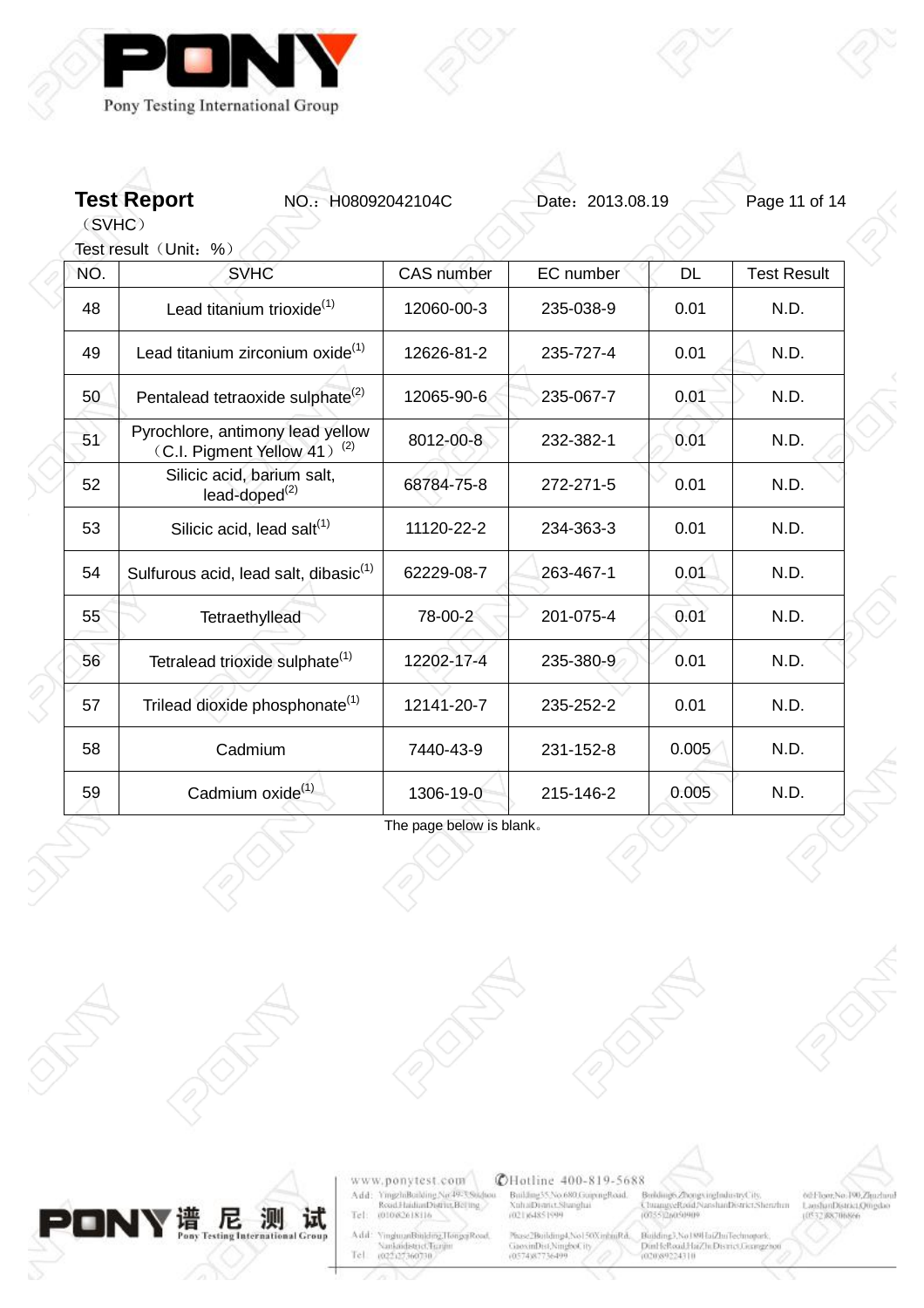



**Test Report NO.: H08092042104C** Date: 2013.08.19 Page 12 of 14

Note: DL = Detection Limit  $N.D. = Not Detection($  $0.1 \% = 1000$  mg/kg = 1000 ppm  $mg/kg = ppm$ 

(1) Concentration value of cobalt dichloride is by the conversion from the test results of cobalt  $(Co)$  and chlorine(Cl). Concentration value of cobalt(II) sulfate, cobalt(II) dinitrate, cobalt(II) carbonate, cobalt(II) diacetate are by the conversion from the test results of cobalt  $(Co)$  and acid. Concentration value of diarsenic pentaoxide, diarsenic trioxide, sodium dichromate, lead hydrogen arsenate, boric acid, disodium tetraborate, anhydrous, tetraboron disodium heptaoxide, hydrate, sodium chromate, potassium chromate, potassium dichromate, ammonium dichromate, chromium trioxide, chromium hemitrioxide and acid from it's oligomer, strontium chromate, dichromium tris(chromate), potassium hydroxyoctaoxodizincatedi-chromate, arsenic acid, calcium arsenate, trilead diarsenate, lead diazide, lead styphnate, lead dipicrate, diboron trioxide, lead(II) bis(methanesulfonate), acetic acid,lead salt,basic,basic lead carbonate, lead oxide sulfate, lead bis(tetrafluoroborate), lead cynamidate, lead dinitrate, lead oxide, lead tetroxide, lead titanium trioxide, lead titanium zirconium oxide, silicic acid, lead salt, sulfurous acid, lead salt, dibasic, tetralead trioxide sulphate, trilead dioxide phosphonate and cadmium oxide are by the conversion from the test results of corresponding inorganic elements. (2) When tested substances contain variable compounds, the test results are calculated based on main

constituents of the representative compounds for the substances. The test results of the representative compounds are calculated based on the result of specified heavy metal elements.

## Remarks:

- (1) The chemical analysis of 59 SVHC is performed by means of currently available analytical. Techniques in the list published by ECHA on 28 Oct 2008, 13 Jan 2010, 30 Mar 2010, 18 Jun 2010, 15 Dec 2010, 20 Jun 2011, 19 Dec 2011,18 Jun 2012, 19 Dec 2012 and 20 Jun 2013 shall : [http://echa.europa.eu/consultations/authorisation/svhc/svhc\\_cons\\_en.asp](http://echa.europa.eu/consultations/authorisation/svhc/svhc_cons_en.asp) <http://echa.europa.eu/web/guest/candidate-list-table>
- (2) In accordance with Regulation (EC) No 1907/2006, any producer or importer of articles shall notify ECHA, in accordance with paragraph 4 of Article 7, if a substance meets the criteria in Article 57 and is identified in accordance with Article 59(1) of the Regulation, if (a) the substance is present in those articles in quantities totaling over one tonne per producer or importer per year; and (b) the substance is present in those articles above a concentration of 0.1 % weight by weight (w/w).
- (3) Article 33 of Regulation (EC) No 1907/2006 requires supplier of an article containing a substance meeting the criteria in Article 57 and identified in accordance with Article 59(1) in a concentration above 0.1 % weight by weight (w/w) shall provide the recipient of the article with sufficient information, available to the supplier, to allow safe use of the article including, as a minimum, the name of that substance.
- (4) The mixing sample test was performed as client's request. Result obtained only gives informality value and does not represent individual sample material.

The page below is blank。



www.ponytest.com migchiBoilding No.49-3.Suguou Add Road HaidianDistrict Belling Tel (010)82618116

Add

Tel

**YinghuanBinkling** Hongq Road thridistrict.Turin (022)27360730

**CHotline 400-819-5688** 

Building35.No.680.GuipingRoad. **CultaiDigrict Shanghai** (021)(4851999

Trase 2Building4, No150XinhiuRd. Bluiding3, No 189HuiZhuTech GaoxinDist,NingboCity DinHeRoad Hai2h Dismet Gos (020)89224310

Turanu

**COSSONIONING** 

veRoad NanshanDistrict She

McFloor.No.190.Zhuzhoul LanshanDistrict/Directic DS32 AN706New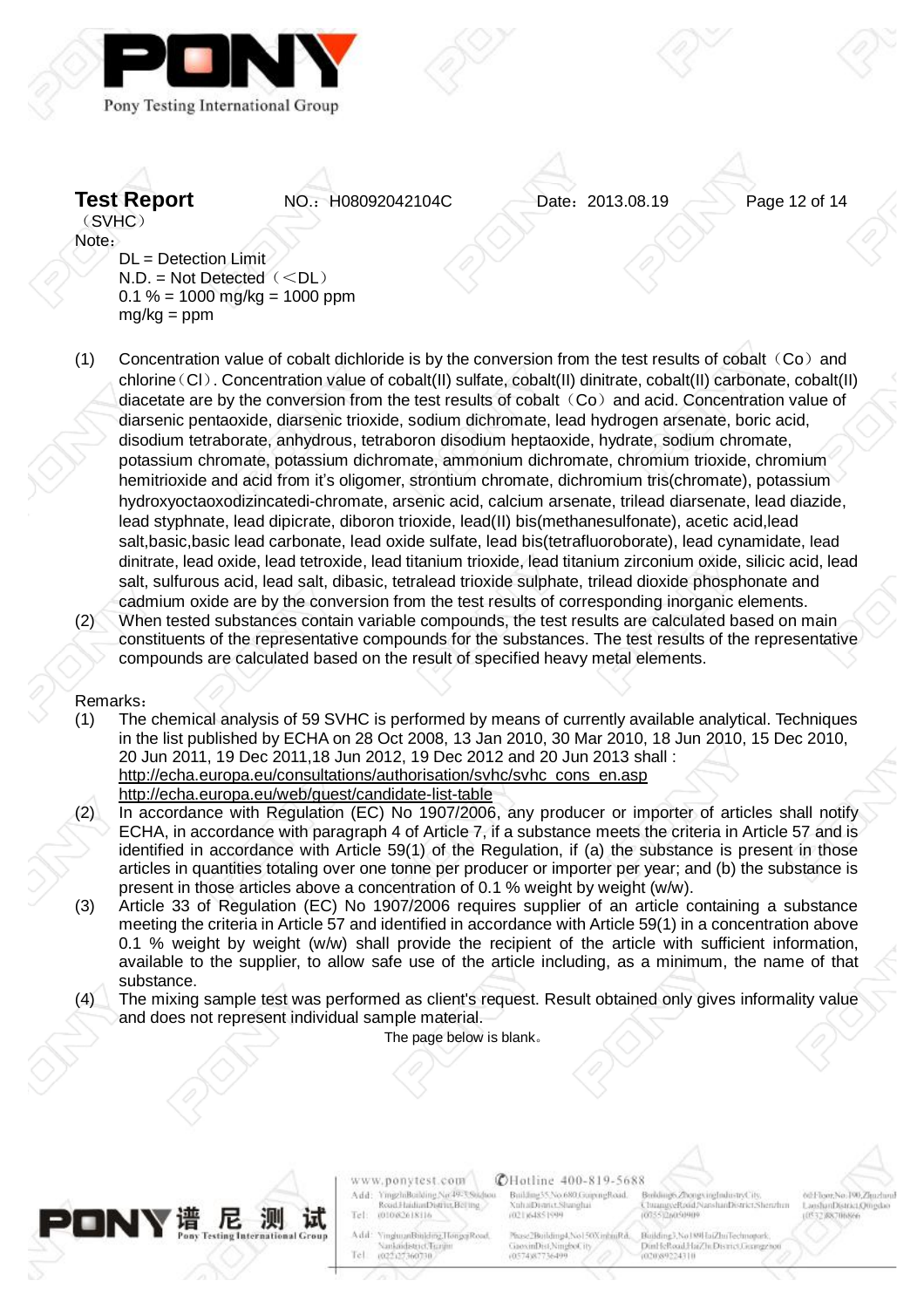